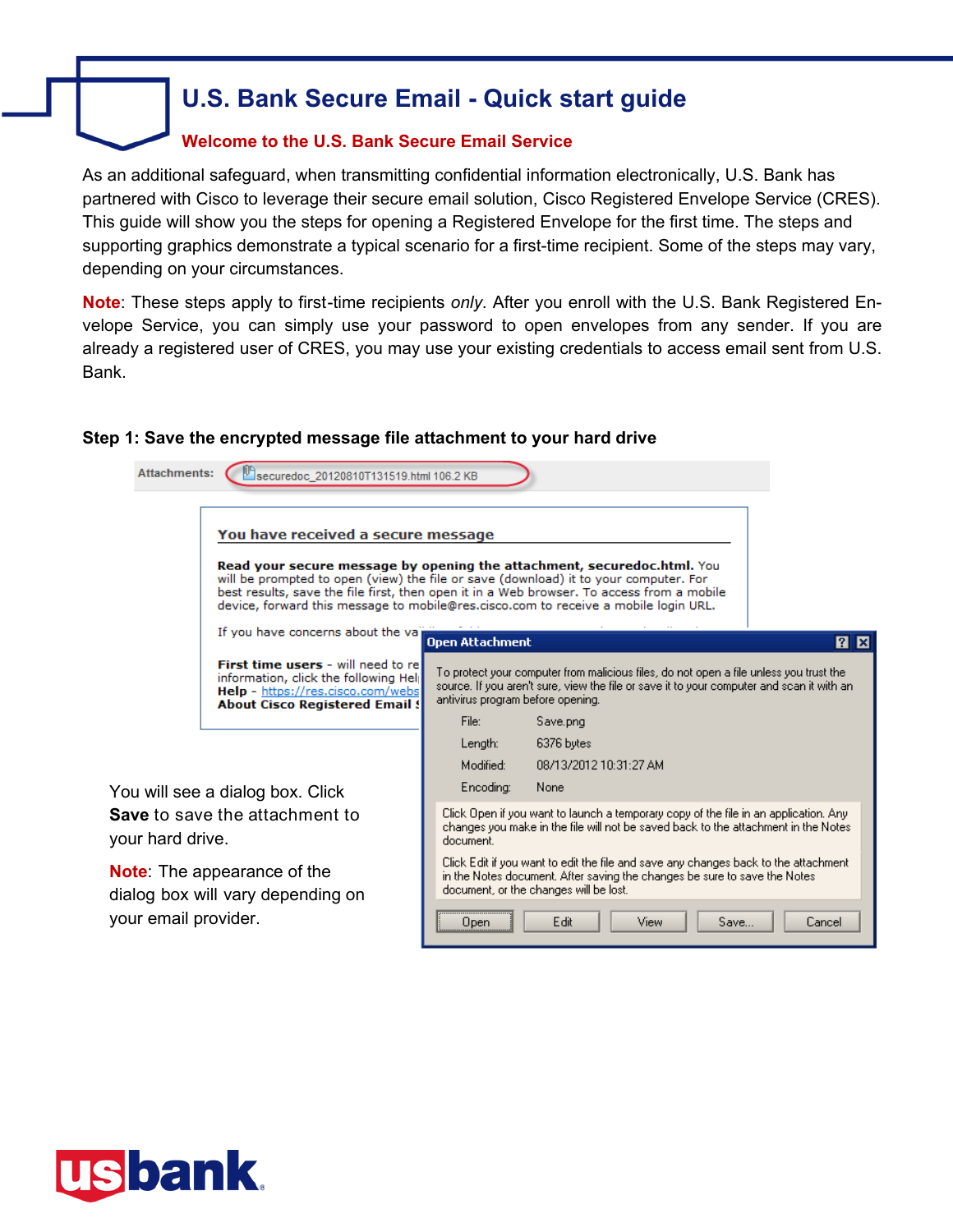## **U.S. Bank Secure Email - Quick start guide (continued)**

#### **Step 2: Open the attached file in a web browser**

Open the attached file (*securedoc\_date\_time.html* where *date* and *time* represent the time stamp appended at the time the mail was sent) in a web browser, such as Internet Explorer or Mozilla Firefox. The registered envelope is displayed.



### **Step 3: Click the Register button to enroll with the service**

Click the **Register** button on the Registered Envelope to enroll with Cisco Registered Envelope Service. The New User Registration page displays.

| (11.11)<br><b>CISCO</b> |                                                                                                                                                                                                                                            | $11\sqrt{3}$                                                                                                                                                                                                                 |
|-------------------------|--------------------------------------------------------------------------------------------------------------------------------------------------------------------------------------------------------------------------------------------|------------------------------------------------------------------------------------------------------------------------------------------------------------------------------------------------------------------------------|
|                         | NEW USER REGISTRATION<br>"DaNacReply@res.cisco.com" to your Address Dook or Selle Sender List.<br><b>Enter Personal Information</b><br>Email Address newuser@ncironport.net<br>Larguage English v<br>First Name®<br>Loot Name <sup>w</sup> | To assure future messages from this service are not accidentally filtered out of your email, please add<br><sup>11</sup> - required field<br>The lenguage setting will be stored for future look and email<br>notificacions, |
|                         | <b>Cisco Registered Envelope Service</b>                                                                                                                                                                                                   | About Terms of Service Privacy Policy Copyright @ 2001-2011 Cisco Systems, Inc. All rights reserved.                                                                                                                         |

**Note**: If accessing from a corporate email account, your company may have configured single-sign-on (SAML) authentication for you to use with the Cisco Registered Envelope Service. In this case, the new user registration is a shortened registration and only requests that you enter the portal Language, First Name, and Last Name. Personal security phrases are not required for SAML authentication. Please contact your company's support group to see if SAML is available to you.

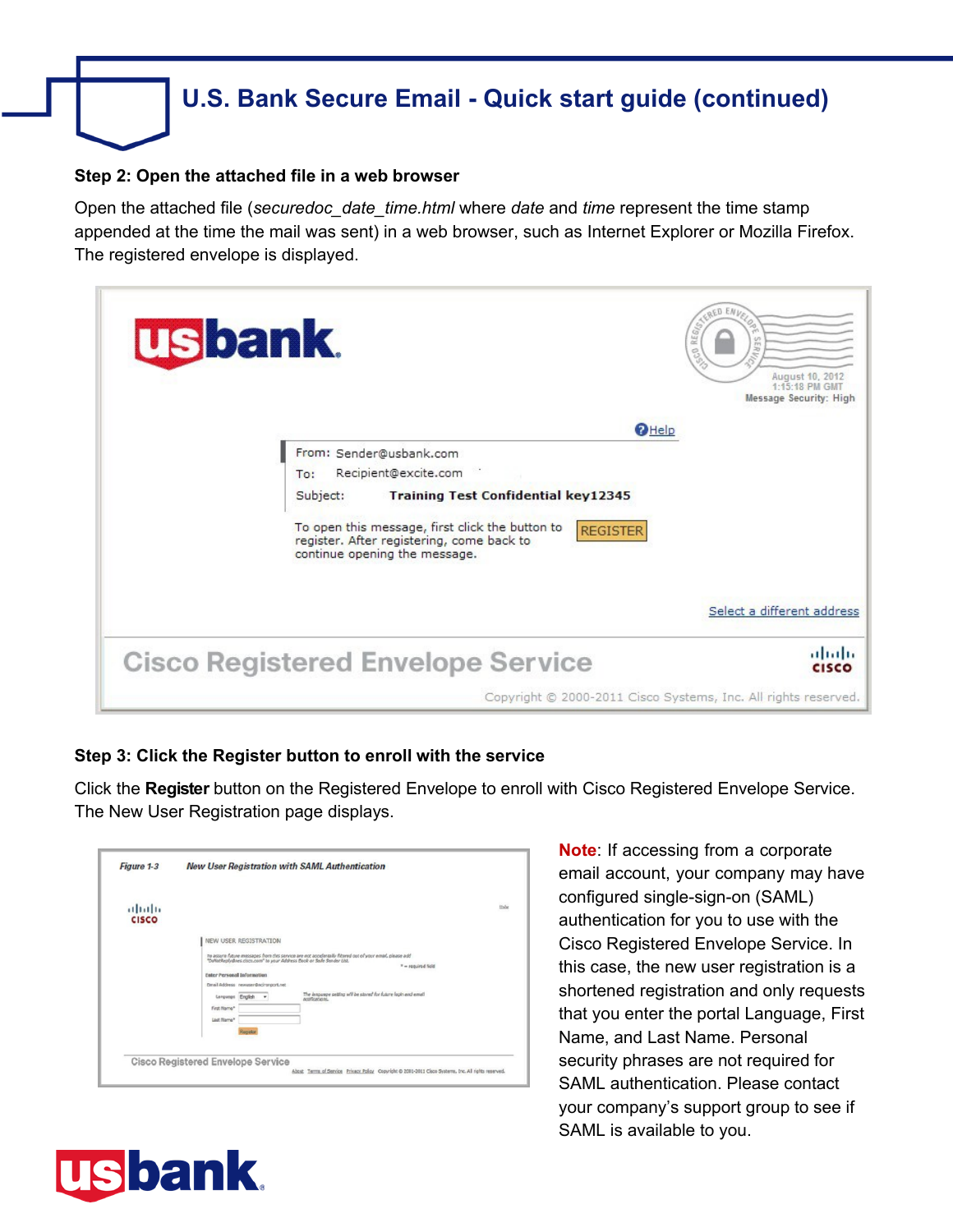

### **New User Registration form with CRES Authentication**

The table below describes the information required on the CRES Registration page.

| <b>Field</b>      | <b>Value</b>                                                                                                                                                                                                                                                                                                                                   |
|-------------------|------------------------------------------------------------------------------------------------------------------------------------------------------------------------------------------------------------------------------------------------------------------------------------------------------------------------------------------------|
| Language          | <b>Optional.</b> Select a language for your CRES account from the<br>dropdown menu. By default, the registration page will appear in<br>English, but you can choose from English, French, German, Spanish,<br>Portuguese, or Japanese.                                                                                                         |
| <b>First Name</b> | <b>Required.</b> Enter your first name or the first name of the CRES<br>user account.                                                                                                                                                                                                                                                          |
| <b>Last Name</b>  | <b>Required.</b> Enter your last name or the last name of the CRES user<br>account.                                                                                                                                                                                                                                                            |
| <b>Password</b>   | <b>Required.</b> Enter a password for the account. (The password<br>should be at least six characters long, and it should contain both num-<br>bers and letters).                                                                                                                                                                              |
|                   | <b>Note:</b> If you forget your password, you can reset it by providing<br>correct answers to the security questions. If your company has<br>configured a single-sign-on (SAML) login for you to use with the Cisco<br>Registered Envelope Service, you will need to contact your<br>company's support group to obtain or reset your password. |

# **usbank**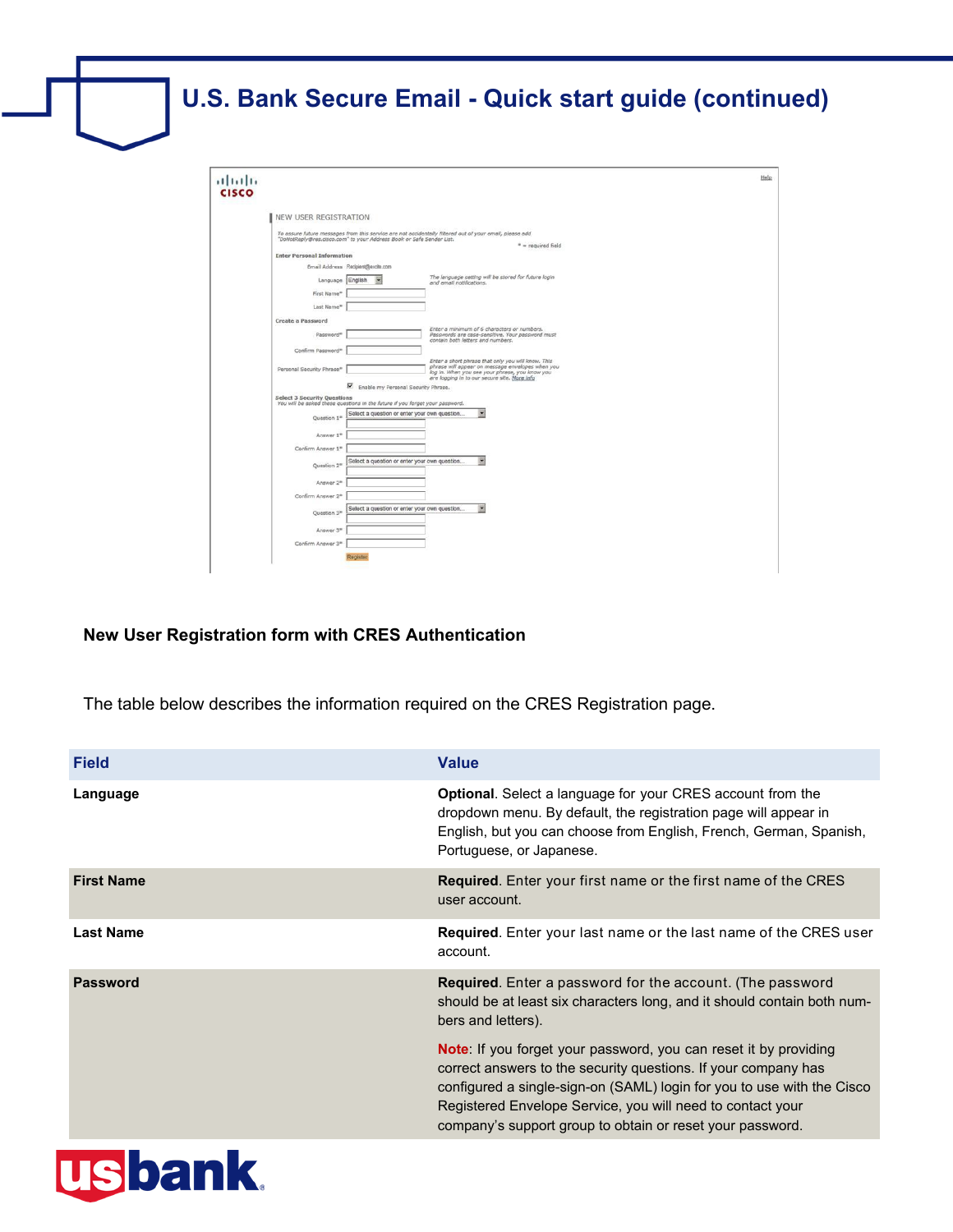## **U.S. Bank Secure Email - Quick start guide (continued)**

| <b>Field</b>                           | <b>Value</b>                                                                                                                                                                                                                                                                                                                                                                                                                                                                                                                                                                                                                     |
|----------------------------------------|----------------------------------------------------------------------------------------------------------------------------------------------------------------------------------------------------------------------------------------------------------------------------------------------------------------------------------------------------------------------------------------------------------------------------------------------------------------------------------------------------------------------------------------------------------------------------------------------------------------------------------|
| <b>Personal Security Phrase</b>        | <b>Required.</b> Enter a personal security phrase. A Personal Security<br>Phrase helps protect you from password phishing threats. During<br>registration, you can specify a short Personal Security Phrase that is<br>known only to you and the service. The Personal Security Phrase<br>appears when you click the password field on Registered Envelopes<br>that you receive. If you do not see your Personal Security Phrase,<br>click the "More Info" link for additional information.<br><b>Note:</b> If you have not selected 'Remember me on this computer,'<br>then the Personal Security Phrase will not be displayed. |
| <b>Enable Personal Security Phrase</b> | <b>Optional.</b> Select this checkbox to enable your Personal Security<br>Phrase.                                                                                                                                                                                                                                                                                                                                                                                                                                                                                                                                                |
| <b>Security Questions</b>              | Required. Select three security questions, enter and confirm<br>your answers to the questions. These security questions are used to<br>reset your password if your forget it.                                                                                                                                                                                                                                                                                                                                                                                                                                                    |

Complete the online registration form and click the **Register** button at the bottom of the page to create a user account. After doing so, the following confirmation page is displayed.

**CISCO** 

FINAL STEP: ACCOUNT ACTIVATION

Your Cisco Registered Envelope Service account was successfully created.

**Instructions to activate your account** have been emailed to

Recipient@excite.com

Please check your inbox. If you do not see an account<br>activation email, check your junk email folder.

**Note**: You may need to set up more than one user account if you receive Registered Envelopes at multiple email addresses. You need a separate user account for each email address.

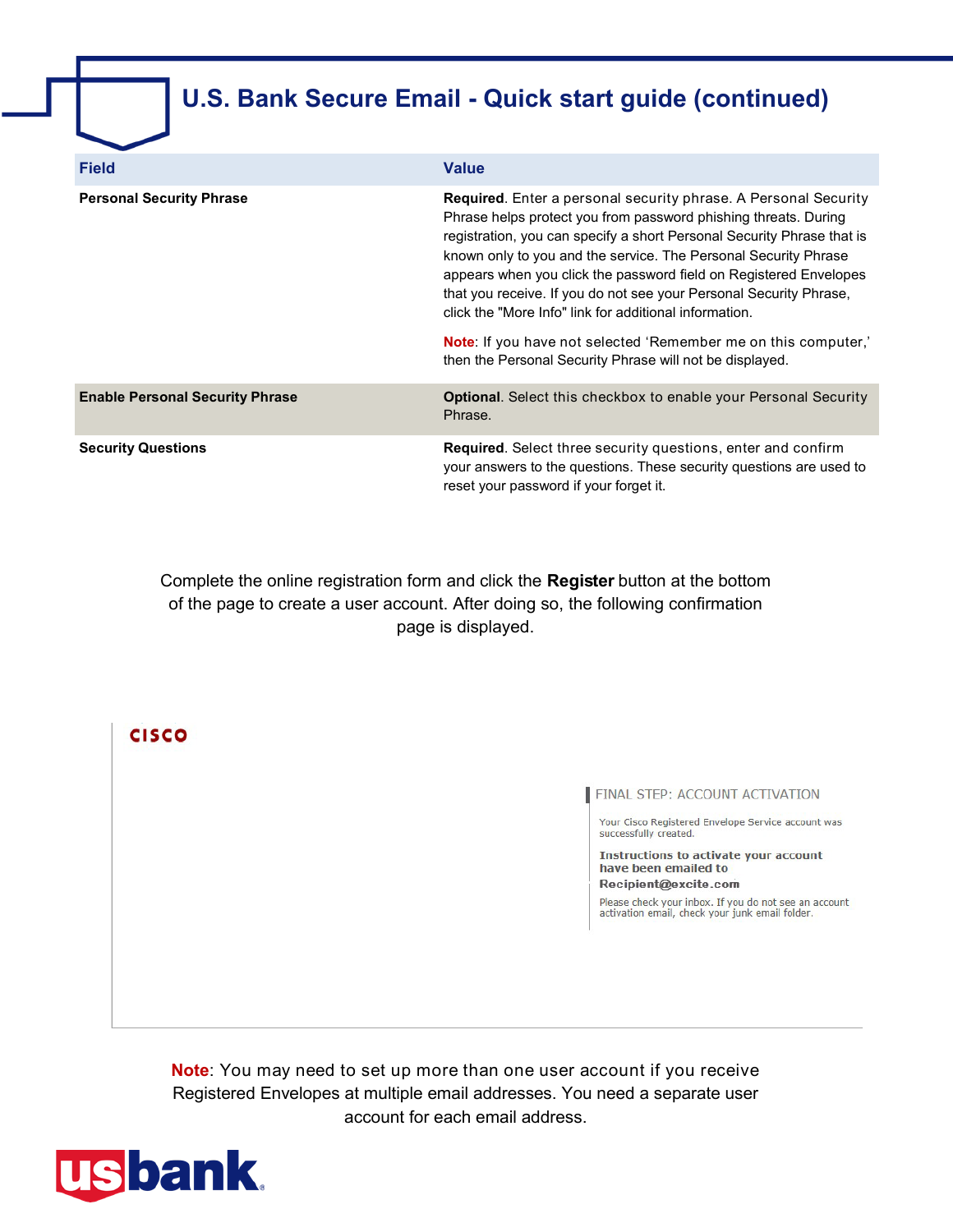

### **Step 4: Activate your Cisco Registered Envelope Service account**

Check your email for an activation message from the service. The headline in your email will look similar to this:

> From: CRES Do Not Reply <DoNotReply@res.cisco.com> Subject: Please activate with CRES

If the email is not in your inbox, check the spam or junk email folder in case the activation message was filtered. The following example shows a typical activation message.



In the activation message, click the link to activate your user account.

The following confirmation page is displayed.



### **Step 5: View the Registered Envelope again and enter your password**

Return to the Registered Envelope. The Register button is replaced with an **Open** button. Enter the password for your Cisco Registered Envelope Service user account and click the **Open** button.